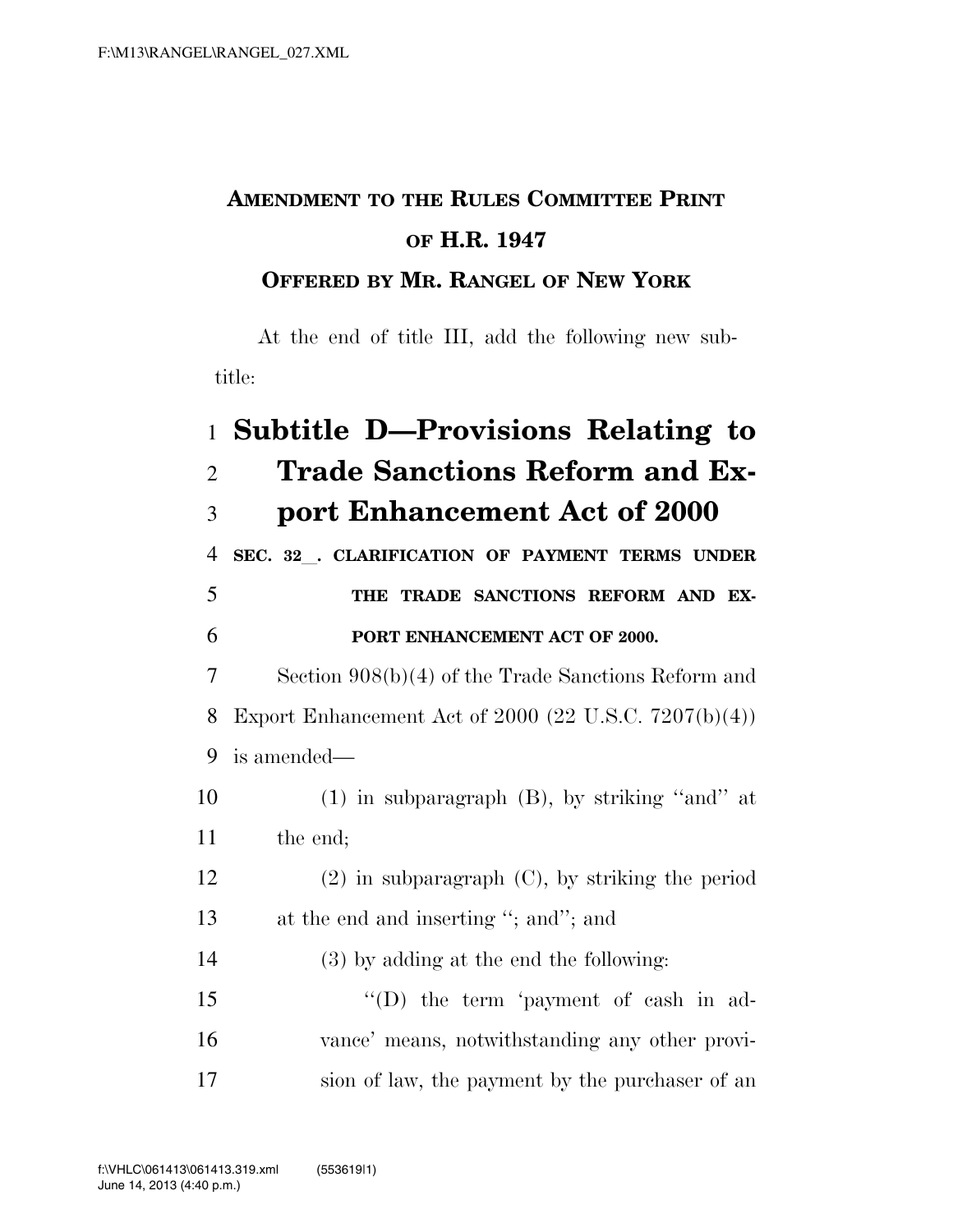agricultural commodity or product and the re- ceipt of such payment by the seller prior to— ''(i) the transfer of title of such com- modity or product to the purchaser; and 5 ''(ii) the release of control of such commodity or product to the purchaser.''. **SEC. 32**l**. AUTHORIZATION OF DIRECT TRANSFERS BE- TWEEN CUBAN AND UNITED STATES FINAN- CIAL INSTITUTIONS UNDER THE TRADE SANCTIONS REFORM AND EXPORT ENHANCE- MENT ACT OF 2000.**  (a) IN GENERAL.—Notwithstanding any other provi-

 sion of law, the President may not restrict direct transfers from a Cuban depository institution to a United States depository institution executed in payment for a product authorized for sale under the Trade Sanctions Reform and Export Enhancement Act of 2000 (22 U.S.C. 7201 et seq.).

 (b) DEPOSITORY INSTITUTION DEFINED.—In this section, the term ''depository institution'' means any enti- ty that is engaged primarily in the business of banking (including a bank, savings bank, savings association, cred-it union, trust company, or bank holding company).